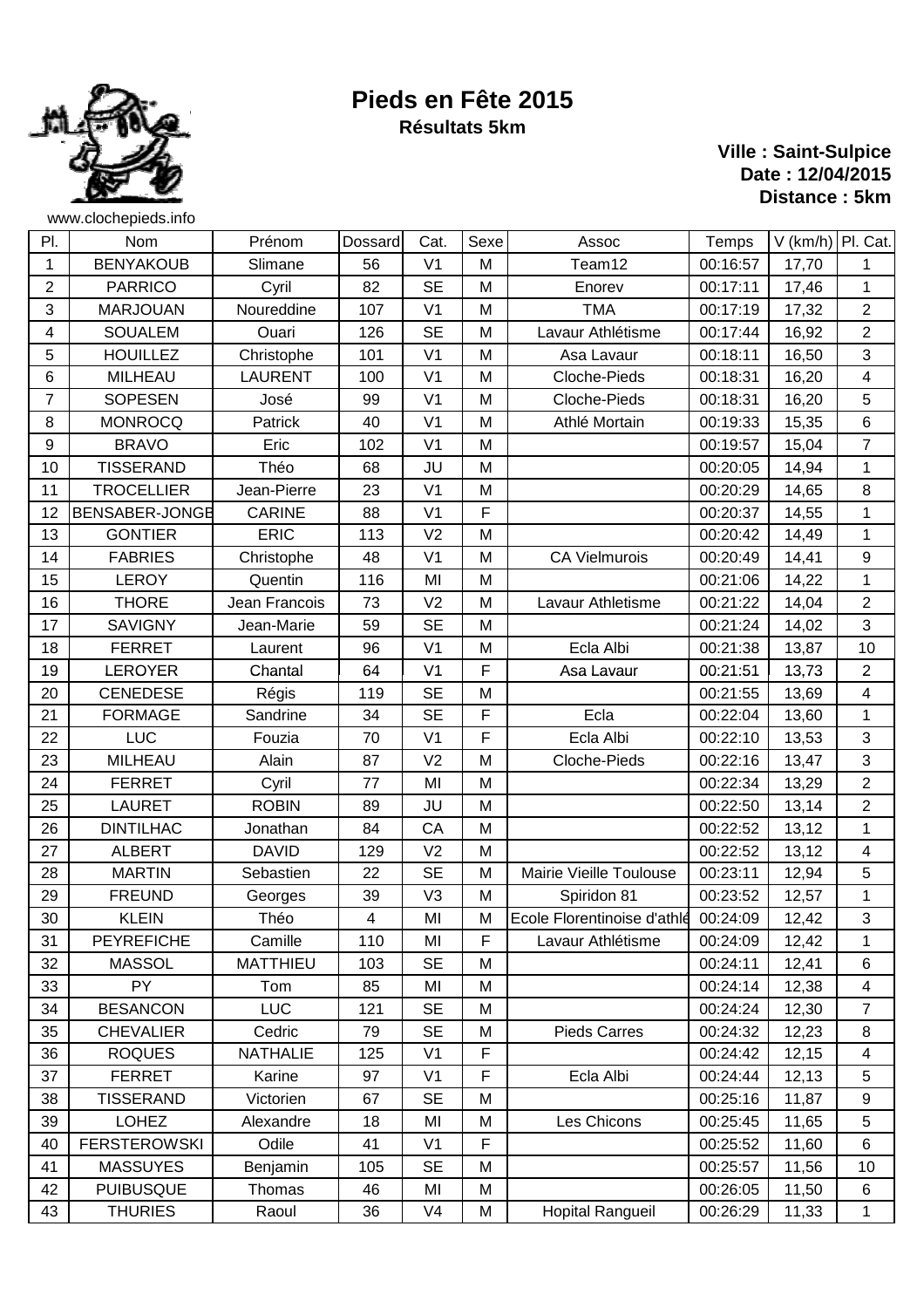| 44 | <b>BATTEUX</b>      | Victor            | 19             | MI             | M |                          | 00:26:39 | 11,26 | $\overline{7}$          |
|----|---------------------|-------------------|----------------|----------------|---|--------------------------|----------|-------|-------------------------|
| 45 | <b>CWICKLINSKI</b>  | Dominique         | 86             | V <sub>2</sub> | M | Cloche-Pieds             | 00:26:50 | 11,18 | 5                       |
| 46 | <b>ALQUIER</b>      | Joël              | 131            | V <sub>1</sub> | M | <b>Volley St Sulpice</b> | 00:27:01 | 11,10 | 11                      |
| 47 | <b>SCIE</b>         | Jérôme            | 63             | V <sub>1</sub> | M |                          | 00:27:01 | 11,10 | 12                      |
| 48 | <b>MAUREL</b>       | Maxime            | 94             | MI             | M |                          | 00:27:02 | 11,10 | 8                       |
| 49 | <b>PITOT</b>        | Romain            | 93             | MI             | M |                          | 00:27:07 | 11,06 | $\boldsymbol{9}$        |
| 50 | <b>CILICI</b>       | Gauthier          | 43             | MI             | M | Cloche-Pieds             | 00:27:09 | 11,05 | 10                      |
| 51 | <b>FERRET</b>       | Patrice           | 78             | V <sub>1</sub> | M |                          | 00:27:09 | 11,05 | 13                      |
| 52 | <b>MADRE</b>        | <b>JACQUES</b>    | 133            | V <sub>1</sub> | M |                          | 00:27:10 | 11,04 | 14                      |
| 53 | <b>GASTON</b>       | Delphine          | 95             | <b>SE</b>      | F |                          | 00:27:30 | 10,91 | $\overline{2}$          |
| 54 | <b>MARILLER</b>     | <b>CAROLINE</b>   | 108            | <b>SE</b>      | F |                          | 00:27:34 | 10,88 | 3                       |
| 55 | <b>TOUBOULIC</b>    | Marc              | 15             | V <sub>2</sub> | M | Les Chicons              | 00:27:39 | 10,85 | 6                       |
| 56 | <b>DENEGRE</b>      | Christophe        | 24             | <b>SE</b>      | M |                          | 00:27:40 | 10,84 | 11                      |
| 57 | <b>CALVEL</b>       | Alexandra         | 10             | <b>SE</b>      | F | Cloche-Pieds             | 00:27:42 | 10,83 | $\overline{\mathbf{4}}$ |
| 58 | <b>PALLAVER</b>     | Vincent           | 76             | <b>SE</b>      | M |                          | 00:27:47 | 10,80 | 12                      |
| 59 | <b>RICARD</b>       | <b>LAETITIA</b>   | 109            | <b>SE</b>      | F |                          | 00:27:48 | 10,79 | 5                       |
| 60 | <b>FAGET</b>        | <b>CHRISTINE</b>  | 117            | V <sub>2</sub> | F |                          | 00:28:01 | 10,71 | $\mathbf{1}$            |
| 61 | <b>PELFORT</b>      | Lucie             | 72             | MI             | F |                          | 00:28:10 | 10,65 | $\overline{2}$          |
| 62 | <b>BURDASZEWSKI</b> | Patrick           | 35             | V <sub>1</sub> | M |                          | 00:28:14 | 10,63 | 15                      |
| 63 | <b>MORICEAU</b>     | Pascal            | 21             | V <sub>1</sub> | M |                          | 00:28:19 | 10,59 | 16                      |
| 64 | <b>LOBEROT</b>      | Michèle           | 3              | V <sub>1</sub> | F | Petons Gragnaguais       | 00:28:24 | 10,56 | $\overline{7}$          |
| 65 | <b>LOBEROT</b>      | Maurice           | $\overline{2}$ | V <sub>1</sub> | M | Petons Gragnaguais       | 00:28:24 | 10,56 | 17                      |
| 66 | <b>DELIBES</b>      | Estelle           | 13             | MI             | F | Les Chicons              | 00:28:29 | 10,53 | 3                       |
| 67 | <b>WHITE</b>        | Salomé            | 136            | MI             | F |                          | 00:28:30 | 10,53 | 4                       |
| 68 | <b>BOUZAT</b>       | Clément           | 134            | MI             | M |                          | 00:28:41 | 10,46 | 11                      |
| 69 | <b>BOUZAT</b>       | Stéphane          | 135            | V <sub>1</sub> | M |                          | 00:28:44 | 10,44 | 18                      |
| 70 | <b>SOUSSIRAC</b>    | <b>EMMANUELLE</b> | 115            | V <sub>2</sub> | F |                          | 00:29:02 | 10,33 | $\overline{2}$          |
| 71 | <b>AVILA</b>        | Adrien            | 62             | <b>SE</b>      | M |                          | 00:29:05 | 10,32 | 13                      |
| 72 | <b>DELTHEIL</b>     | Iris              | 132            | MI             | F |                          | 00:29:17 | 10,24 | 5                       |
| 73 | <b>SANCHEZ</b>      | Clara             | 44             | MI             | F | Indépendante             | 00:29:22 | 10,22 | 6                       |
| 74 | <b>BOURDAIS</b>     | Yann              | 61             | V <sub>1</sub> | M |                          | 00:29:25 | 10,20 | 19                      |
| 75 | <b>DOMENE</b>       | Fanny             | 71             | <b>SE</b>      | F |                          | 00:29:35 | 10,14 | 6                       |
| 76 | <b>NAIME</b>        | Idriss El Mehdi   | 49             | <b>SE</b>      | M |                          | 00:29:36 | 10,14 | 14                      |
| 77 | <b>MORENO</b>       | Lucie             | 47             | <b>SE</b>      | F |                          | 00:29:50 | 10,06 | $\overline{7}$          |
| 78 | <b>JACINTO</b>      | Daniel            | 92             | V <sub>2</sub> | M | Toucanathleticclub       | 00:29:53 | 10,04 | $\overline{7}$          |
| 79 | <b>LHOMME</b>       | <b>REGIS</b>      | 118            | V <sub>1</sub> | M | Pieds Carrés             | 00:30:06 | 9,97  | 20                      |
| 80 | <b>GINESTE</b>      | Clémentine        | 69             | <b>SE</b>      | F |                          | 00:30:18 | 9,90  | 8                       |
| 81 | <b>VIATGE</b>       | Lucie             | 9              | <b>SE</b>      | F |                          | 00:30:38 | 9,79  | 9                       |
| 82 | <b>TISSERAND</b>    | Camille           | 66             | <b>SE</b>      | F |                          | 00:30:41 | 9,78  | 10                      |
| 83 | CAU                 | Perrine           | 65             | <b>SE</b>      | F | Enorev                   | 00:30:59 | 9,68  | 11                      |
| 84 | <b>ROMAN</b>        | Claire            | 1              | <b>SE</b>      | F |                          | 00:31:05 | 9,65  | 12                      |
| 85 | <b>TEXIER</b>       | Delphine          | 74             | <b>SE</b>      | F | Enorev                   | 00:31:19 | 9,58  | 13                      |
| 86 | <b>STANDAROVSKI</b> | Estelle           | 32             | <b>SE</b>      | F |                          | 00:31:23 | 9,56  | 14                      |
| 87 | <b>STANDAROVSKI</b> | Eric              | 33             | V <sub>1</sub> | M |                          | 00:31:23 | 9,56  | 21                      |
| 88 | <b>MOOTOOVEREN</b>  | Keseven           | 12             | V <sub>1</sub> | M | Les Chicons              | 00:31:24 | 9,55  | 22                      |
| 89 | <b>ESCANDE</b>      | Frédérique        | 128            | V <sub>1</sub> | F |                          | 00:31:54 | 9,40  | 8                       |
| 90 | <b>PERILLOUS</b>    | Stéphanie         | 127            | V <sub>1</sub> | F |                          | 00:31:55 | 9,40  | 9                       |
| 91 | <b>SANTOS</b>       | <b>ABILIO</b>     | 120            | V <sub>2</sub> | M | US ST SULPICE FOOT       | 00:31:57 | 9,39  | 8                       |
| 92 | <b>BRAHIMI</b>      | Christophe        | 29             | <b>SE</b>      | M |                          | 00:32:14 | 9,31  | 15                      |
| 93 | <b>MELILLO</b>      | <b>GIUSEPPE</b>   | 111            | <b>SE</b>      | M |                          | 00:32:34 | 9,21  | 16                      |